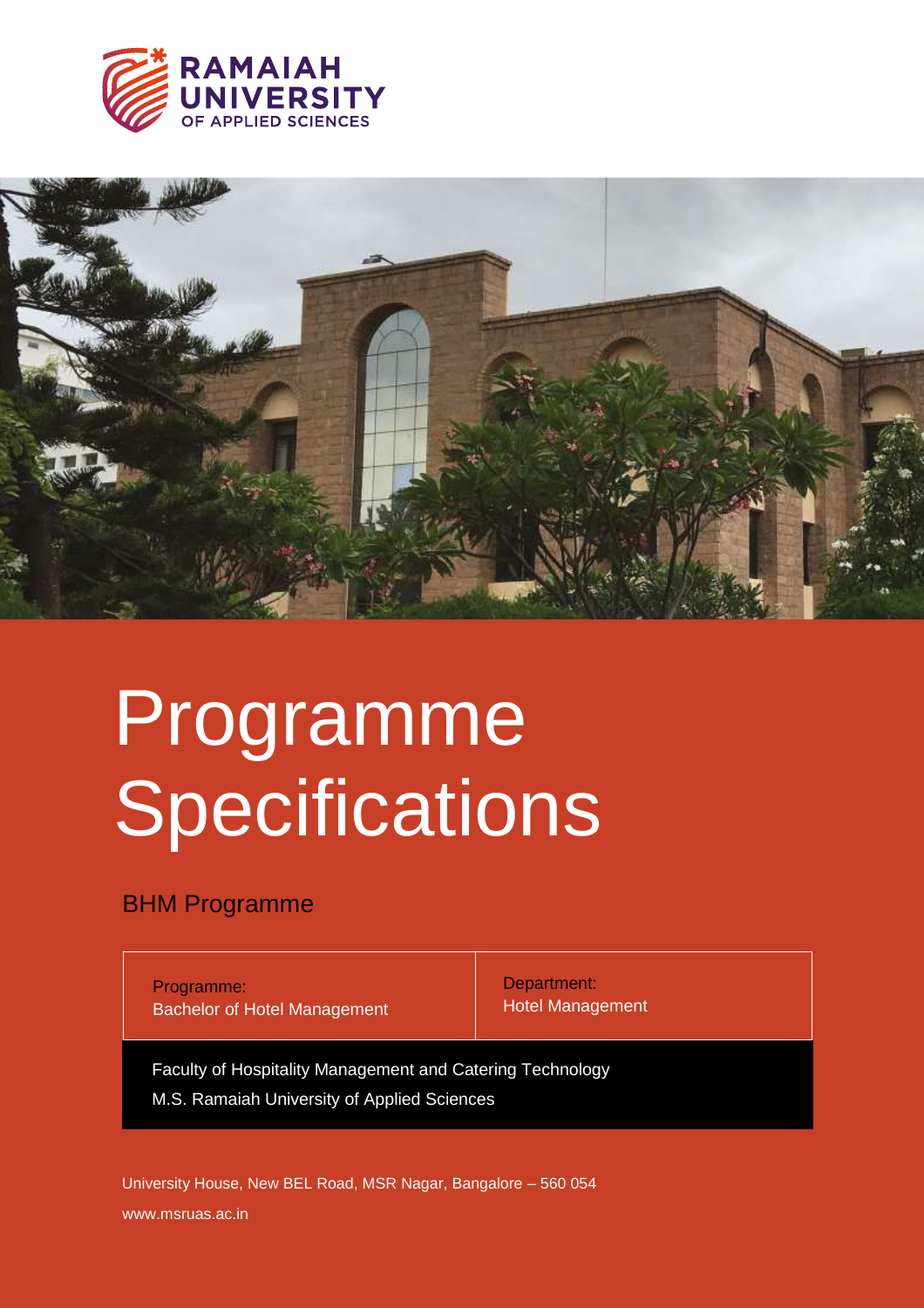|  |  | Programme Specifications: Bachelor of Hotel Management |  |
|--|--|--------------------------------------------------------|--|
|--|--|--------------------------------------------------------|--|

| <b>Faculty</b>         |                                                | Faculty of Hospitality Management and Catering Technology        |  |  |  |  |  |
|------------------------|------------------------------------------------|------------------------------------------------------------------|--|--|--|--|--|
|                        | Programme                                      | <b>Bachelor of Hotel Management</b>                              |  |  |  |  |  |
| <b>Dean of Faculty</b> |                                                | Prof. Abby Mathew                                                |  |  |  |  |  |
| $\mathbf{1}$           | <b>Title of The Award</b>                      |                                                                  |  |  |  |  |  |
|                        | <b>Bachelor of Hotel Management</b>            |                                                                  |  |  |  |  |  |
| $\overline{2}$         | <b>Modes of Study</b>                          |                                                                  |  |  |  |  |  |
|                        | <b>Full Time</b>                               |                                                                  |  |  |  |  |  |
| 3                      | <b>Awarding Institution /Body</b>              |                                                                  |  |  |  |  |  |
|                        | M.S. Ramaiah University of Applied Sciences    |                                                                  |  |  |  |  |  |
| 4                      | <b>Joint Award</b>                             |                                                                  |  |  |  |  |  |
|                        | Not Applicable                                 |                                                                  |  |  |  |  |  |
| 5                      | <b>Teaching Institution</b>                    |                                                                  |  |  |  |  |  |
|                        |                                                | Faculty of Hospitality Management & Catering Technology (FHM&CT) |  |  |  |  |  |
|                        | M.S. Ramaiah University of Applied Sciences    |                                                                  |  |  |  |  |  |
| 6                      | <b>Date of Programme Specifications</b>        |                                                                  |  |  |  |  |  |
|                        | <b>July 2019</b>                               |                                                                  |  |  |  |  |  |
| 6                      |                                                | Date of Programme Approval by the Academic Council of MSRUAS     |  |  |  |  |  |
| $\overline{7}$         | <b>Next Review Date:</b>                       |                                                                  |  |  |  |  |  |
|                        | <b>July 2023</b>                               |                                                                  |  |  |  |  |  |
| 8                      |                                                | Programme Approving Regulating Body and Date of Approval         |  |  |  |  |  |
|                        |                                                |                                                                  |  |  |  |  |  |
| 9                      |                                                | Programme Accredited Body and Date of Accreditation              |  |  |  |  |  |
|                        |                                                |                                                                  |  |  |  |  |  |
| 10.                    | <b>Grade Awarded by the Accreditation Body</b> |                                                                  |  |  |  |  |  |
|                        |                                                |                                                                  |  |  |  |  |  |
| 11.                    | <b>Programme Accreditation Validity</b>        |                                                                  |  |  |  |  |  |
|                        |                                                |                                                                  |  |  |  |  |  |
| 12.                    | <b>Programme Benchmark</b>                     |                                                                  |  |  |  |  |  |
|                        | --                                             |                                                                  |  |  |  |  |  |
|                        |                                                |                                                                  |  |  |  |  |  |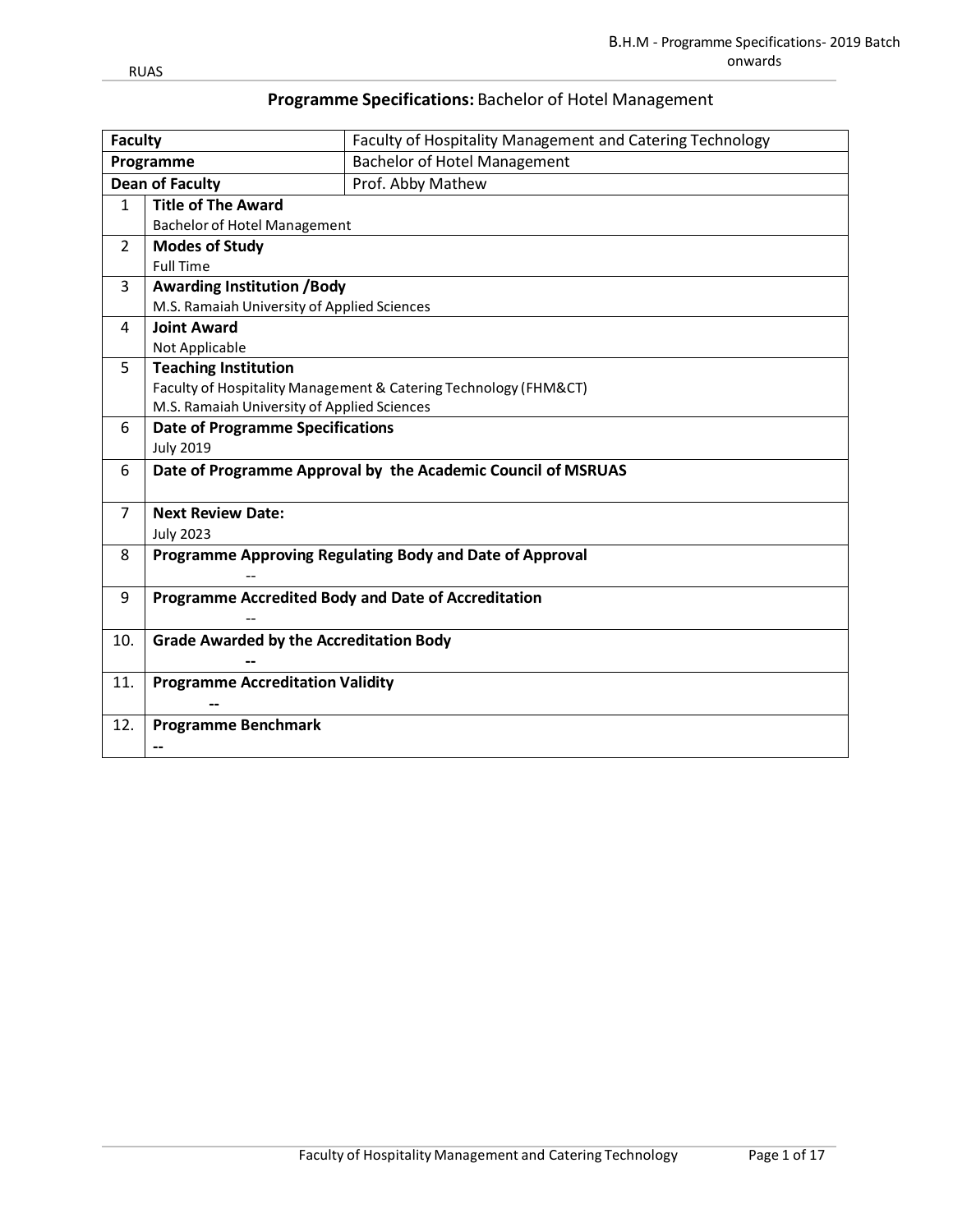|     | 14. Rationale for the Programme                                                                                                                                                                                                                                                                                                                                                                                                                                                                                                                                                                                                                                                                                                                                                                                                                                                                                                                                                                                                                                                                                                                                                                                            |
|-----|----------------------------------------------------------------------------------------------------------------------------------------------------------------------------------------------------------------------------------------------------------------------------------------------------------------------------------------------------------------------------------------------------------------------------------------------------------------------------------------------------------------------------------------------------------------------------------------------------------------------------------------------------------------------------------------------------------------------------------------------------------------------------------------------------------------------------------------------------------------------------------------------------------------------------------------------------------------------------------------------------------------------------------------------------------------------------------------------------------------------------------------------------------------------------------------------------------------------------|
|     | The hotel sector is one of the fastest growing and continuously evolving industries contributing to the<br>world's economy. It demands astute managerial skills and a passion for innovation with a creative bent of<br>mind. The hotel sector is a labour intensive industry and millions of job opportunities are created world-<br>wide annually as endorsed by the United Nations World Tourism Organisation. Hotels, the primary<br>recruiters of hotel management graduates, recommend that there is a need for programmes that offer high<br>level training in operations, management, foreign language, information technology and entrepreneurial skills.<br>In addition, there is a need for high quality hotel professionals with competence and a strong sense of business<br>ethics.                                                                                                                                                                                                                                                                                                                                                                                                                          |
|     | The philosophy of the Bachelor of Hotel Management- programme of MSRUAS is to offer an extensive<br>curriculum to provide the global hospitality sector with graduates who possess appropriate attributes and<br>attitudes for a wide range of management positions. The programme focuses on a contemporary<br>technological approach to hotel operations coupled with a strong foundation in management concepts. It also<br>emphasises on proficiency in foreign languages, holistic personality development, ethical values and<br>development of an inquiring mind.                                                                                                                                                                                                                                                                                                                                                                                                                                                                                                                                                                                                                                                   |
|     | M.S.Ramaiah College of Hotel Management, a constituent faculty of MSRUAS, is a 21 year-old pioneer<br>institution in Hotel Management education in the private sector in India.                                                                                                                                                                                                                                                                                                                                                                                                                                                                                                                                                                                                                                                                                                                                                                                                                                                                                                                                                                                                                                            |
|     | With continuous upgradation, the college has state-of-the-art infrastructure and facilities, which include<br>well- equipped kitchens, restaurants, guest rooms and front desk areas for operational skill development.<br>Digital language laboratories, computer laboratory with property management system software, class<br>rooms with audio-visual aids and a library with an exhaustive collection of resources complement the above<br>facilities.                                                                                                                                                                                                                                                                                                                                                                                                                                                                                                                                                                                                                                                                                                                                                                 |
|     | For the overall development of students, cultural and sports activities are facilitated. To give the students an<br>edge over their contemporaries, they are intensively trained for recruitment interviews with an ongoing<br>personality development programme. The placement cell has been successful in consistently achieving<br>100% placement over the years. More than 50 companies including hotels, stand-alone restaurants, facility<br>management companies, airlines, retailers, banks, multi-national companies and service apartments visit our<br>college for campus recruitments. Our alumni hold key positions in the hospitality industry world over. The Faculty<br>of Hotel Management and Catering technology has a team of committed teaching staff with a strong academic<br>ethos and years of industry and teaching experience with minimum staff turnover. Their student friendly<br>approach and dedication to teaching has ensured that the students excel in their academic and professional life.<br>The industry has recognised the high standard of education provided by this institution and their feedback has<br>enabled us to be ranked amongst the leading colleges of the country. |
| 15. | <b>Educational Objectives of B. H. M. Programme</b>                                                                                                                                                                                                                                                                                                                                                                                                                                                                                                                                                                                                                                                                                                                                                                                                                                                                                                                                                                                                                                                                                                                                                                        |
|     | The educational objectives of the programme are:<br>1. To distinguish the graduates from others as innovative managers and leaders in hospitality sector<br>making use of a high quality and rigorous hospitality management education that is enriched by a<br>flexible curriculum<br>To enable graduates to excel in diverse career paths in the hospitality sector including that of an<br>2.<br>academician, entrepreneur and consultant                                                                                                                                                                                                                                                                                                                                                                                                                                                                                                                                                                                                                                                                                                                                                                               |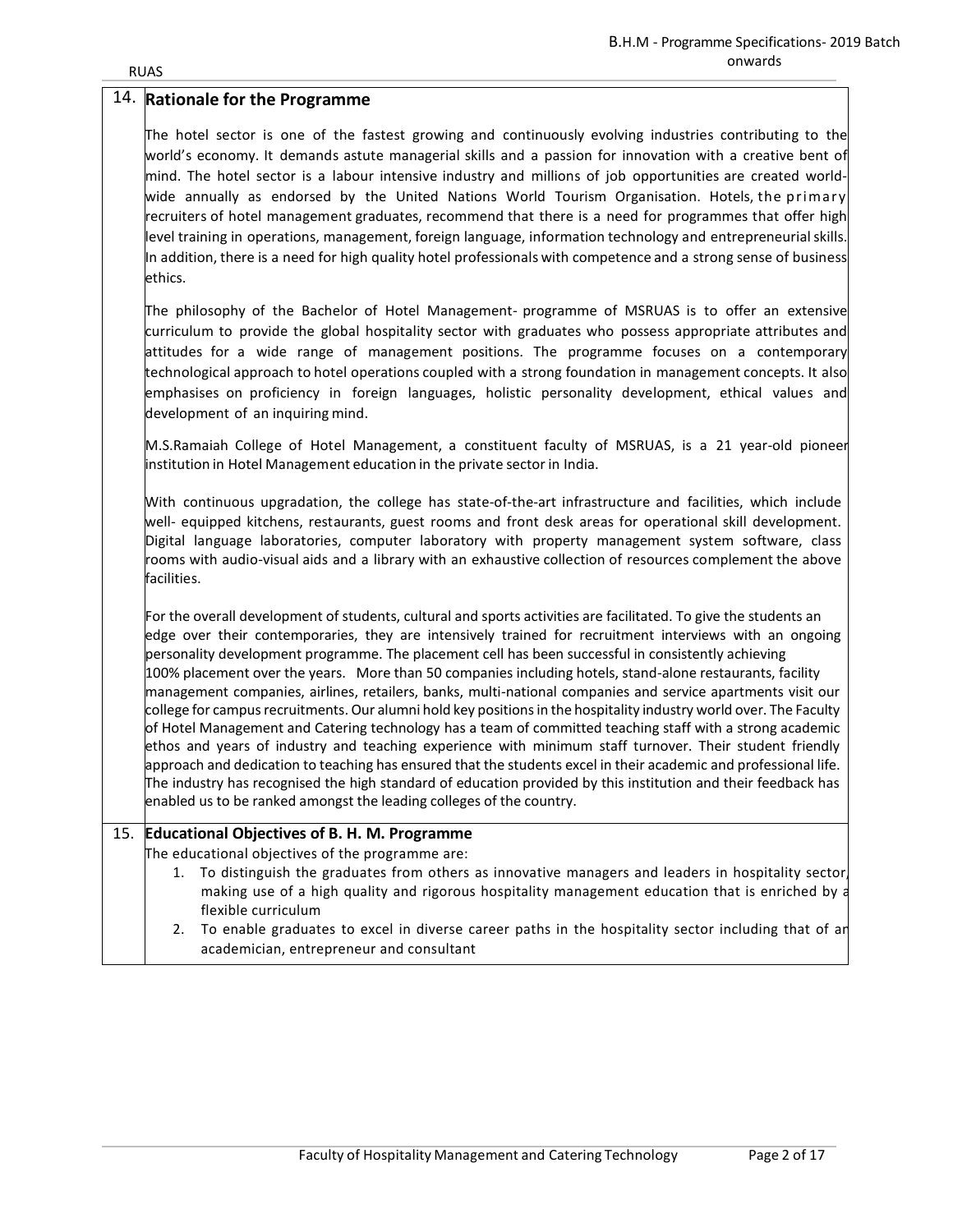| 16. |    | <b>Graduate Attributes</b>                                                                                      |
|-----|----|-----------------------------------------------------------------------------------------------------------------|
|     |    | Outcomes that the Hospitality Graduates are expected to have are:                                               |
|     |    | 1. Ability to apply knowledge of fundamental operational and financial concepts of hotel                        |
|     |    | management to operate a hospitality establishment efficiently and effectively                                   |
|     | 2. | Ability to collect data, interpret data and arrive at meaningful solutions for solving problems                 |
|     |    | in hospitality sector                                                                                           |
|     | 3. | Ability to design a hospitality system like a restaurant, hotel, a tourist destination etc.,                    |
|     |    |                                                                                                                 |
|     |    | considering public health and safety, and the cultural, societal, and environmental                             |
|     |    | considerations                                                                                                  |
|     | 4. | Ability to understand and address customer issues in hospitality sector by analysing feedback                   |
|     |    | obtained through interaction with the customers                                                                 |
|     | 5. | Ability to apply appropriate tools and techniques and understand utilization of resources                       |
|     |    | appropriately to complex hospitality activities                                                                 |
|     | 6. | Ability to understand the effect of new and innovative solutions in hospitality on legal,                       |
|     |    | cultural, social and public health and safety aspects                                                           |
|     | 7. | Ability to develop sustainable solutions and understand their effect on society and                             |
|     |    | environment                                                                                                     |
|     |    | 8. Ability to apply ethical principles to hospitality practices and professional responsibilities               |
|     | 9. | Ability to work as a member of a team, to plan and to integrate knowledge of various                            |
|     |    | hospitality services to provide satisfactory solutions to customers                                             |
|     |    | 10. Ability to make effective oral presentations and communicate technical ideas to a broad audience            |
|     |    |                                                                                                                 |
|     |    | using written and oral means                                                                                    |
|     |    | 11. Ability to lead and manage multidisciplinary teams by applying management principles                        |
|     |    | 12. Ability to adapt to the changes and advancements in technology and engage in independent and life-          |
|     |    | long learning                                                                                                   |
| 17. |    | <b>Programme Aim</b>                                                                                            |
|     |    | The aim of the Bachelor of Hotel Management degree programme is to produce hotel management graduates           |
|     |    | with outstanding managerial skills, a passion for creativity and innovation, professionalism and a strong sense |
|     |    | of business ethics to meet the human resource requirement of hospitality sector.                                |
| 18. |    | <b>Programme Objectives</b>                                                                                     |
|     |    | The Objectives of the Programme are:                                                                            |
|     |    | To enhance professional qualities in students to enable them to perform successfully as senior                  |
|     |    | managers                                                                                                        |
|     |    | To enable students to be leaders and develop inter personal skills to perform effectively in diverse            |
|     |    | teams of the hospitality sector                                                                                 |
|     | 3. | To develop creative and innovative abilities to meet the challenges of the constantly evolving                  |
|     |    | hospitality industry and to identify entrepreneurial opportunities                                              |
|     | 4. | To facilitate students to develop proficiency in Hospitality Communication in English and Foreign               |
|     |    | Languages and business etiquette to be globally competent                                                       |
|     | 5. | To develop abilities in students to analyse hospitality issues and plan strategies to handle crisis             |
|     |    | situations                                                                                                      |
|     | 6. | To provide students with knowledge of technical and management concepts to enhance                              |
|     |    | competencies in Food & Beverage Production, Food & Beverage Service, Front Office and                           |
|     |    | Housekeeping operations                                                                                         |
|     | 7. | To educate on professional ethics, economics, social sciences and interpersonal skills                          |
|     |    | relevant to professional practice                                                                               |
|     | 8. | To provide a general perspective on lifelong learning and opportunities for a career in                         |
|     |    | industry, business and commerce                                                                                 |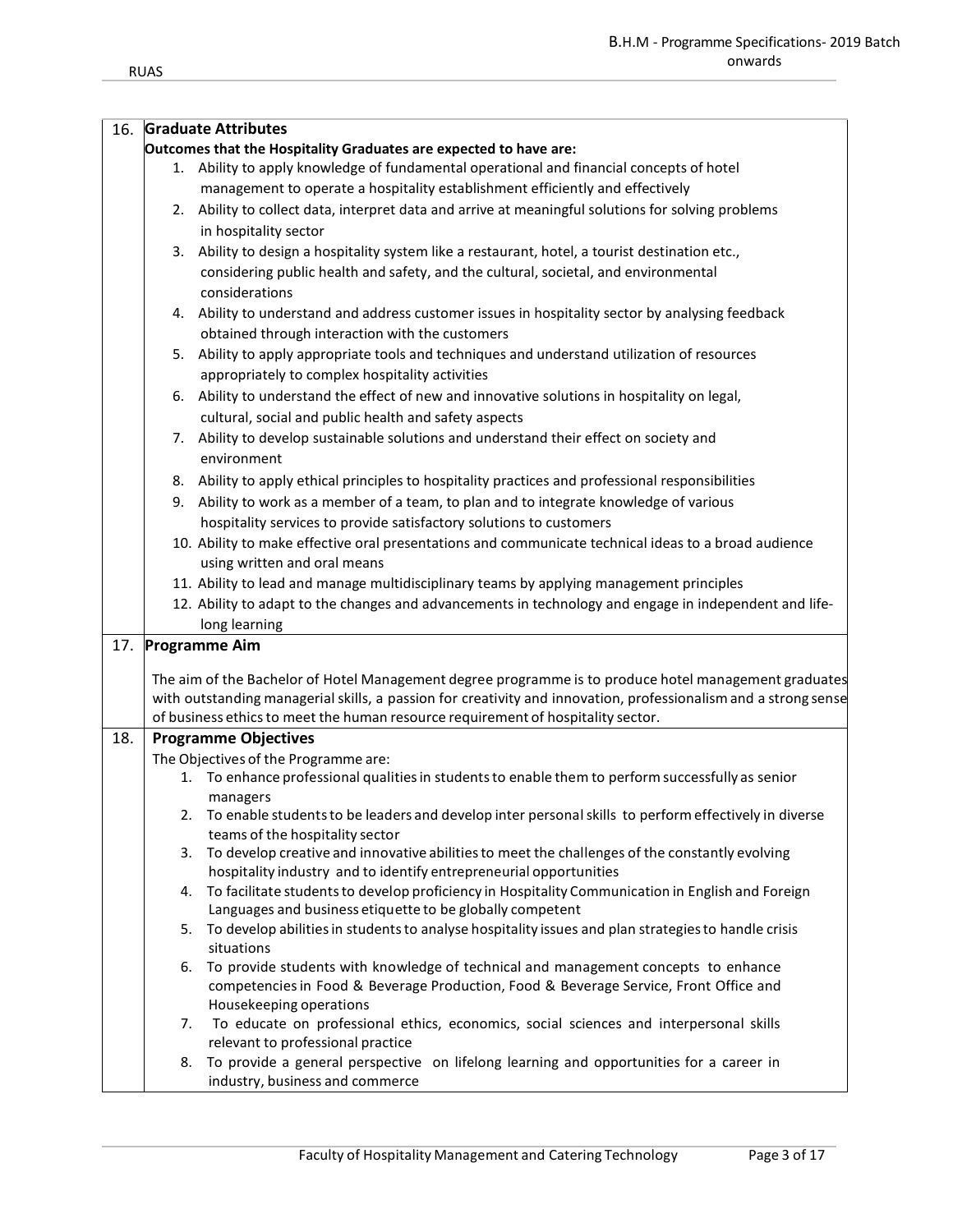| <b>RUAS</b> | uliwalus                                                                                                                                                |
|-------------|---------------------------------------------------------------------------------------------------------------------------------------------------------|
|             | <b>Intended Learning Outcomes of the Programme</b>                                                                                                      |
|             |                                                                                                                                                         |
|             | The intended learning outcomes are listed under four headings:                                                                                          |
|             | 1. Knowledge and Understanding, 2. Cognitive Skills 3. Practical Skills and<br>4. Capability/Transferable Skills.                                       |
|             | <b>Knowledge and Understanding</b>                                                                                                                      |
|             | After undergoing this programme, a student will be able to:                                                                                             |
|             | KU1: Discuss theoretical and practical concepts of Food & Beverage Production, Food &<br>Beverage Service, Front Office, House Keeping and Allied Areas |
|             | KU2: Explain the core concepts of Hotel Accounting, Finance, Marketing and Human Resource<br>Management                                                 |
|             | KU3: Explain the statutory regulations as applicable to the establishment and operations of<br><b>Hospitality Business</b>                              |
|             | KU4: Recognise the significance of effective communication in English and other foreign<br>languages to address global customer needs                   |
|             | <b>Cognitive Skills</b>                                                                                                                                 |
|             | After undergoing this programme, a student will be able to:                                                                                             |
|             | CS1: Identify and select appropriate products and processes for the relevant area of hotel<br>operations                                                |
|             | CS2: Demonstrate the ability to integrate concepts and theories across functional business                                                              |
|             | domains such as Finance, Marketing, Human Resource and Hotel Operations                                                                                 |
|             | CS3: Exhibit personal and professional ethics in decision making and social behaviour                                                                   |
|             | CS4: Analyse trends and organisational data and develop business strategies for Hospitality<br>Industry                                                 |
|             | CS5: Plan and propose a new business venture in the Hotel Management context                                                                            |
|             | <b>Practical Skills</b>                                                                                                                                 |
|             | After undergoing this programme, a student will be able to:                                                                                             |
|             | PS1: Manage inter and intra departmental teams by implementing hotel operational<br>processes effectively                                               |
|             | PS2: Practice leadership, team work and inter personal skills needed for managing hospitality<br>operations                                             |
|             | PS3: Display the ability to read, listen and clearly express using written, oral and visual<br>methods to communicate effectively with hotel guests     |
|             | PS4: Demonstrate proficiency in the application of advanced communication and language<br>skills for organisational efficiency                          |
|             | PS5: Demonstrate skills in independent thinking, collecting and processing of data for research activity                                                |
|             | Transferable Skills                                                                                                                                     |
|             | After undergoing the programme, a student will be able to-                                                                                              |
|             | TS1: Manage information, develop technical reports and make presentations                                                                               |
|             | TS2: Build, Manage and Lead a team to successfully complete a project and communicate across                                                            |
|             | teams and organizations to achieve professional objectives                                                                                              |
|             | TS3: Work under various constraints to meet project targets                                                                                             |
|             | TS4: Adopt to the chosen profession by continuously upgrading his/her knowledge and                                                                     |
|             | understanding through Life-long Learning philosophy                                                                                                     |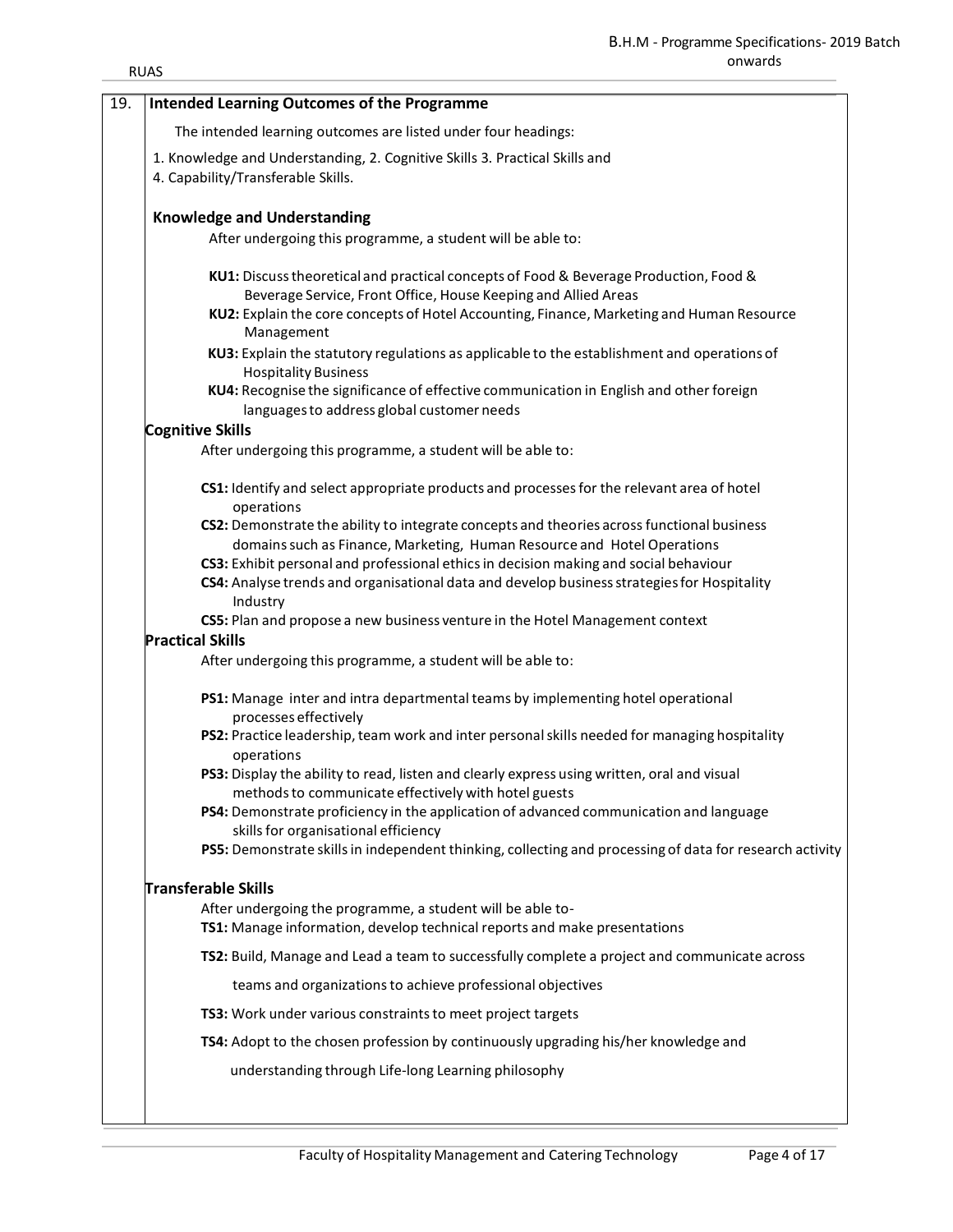| 20             |           |                                               |               |                  |                  |                |              |
|----------------|-----------|-----------------------------------------------|---------------|------------------|------------------|----------------|--------------|
| Semester 1     |           |                                               |               |                  |                  |                |              |
|                |           |                                               |               |                  |                  |                |              |
|                | Code      | <b>Course Title</b>                           | <b>Theory</b> | <b>Tutorials</b> | <b>Practical</b> | <b>Total</b>   | Max          |
| S.No.          |           |                                               | H/W/S         | H/W/S            | H/W/S            | <b>Credits</b> | <b>Marks</b> |
| 1              | 19HMC101A | Fundamentals of Food & Beverage<br>Production |               |                  | 4                | 2              | 100          |
| $\overline{2}$ | 19HMC102A | Fundamentals of Food & Beverage<br>Service    |               |                  | 4                | 2              | 100          |
| 3              | 19HMC103A | <b>Fundamentals of Front Office</b>           |               |                  | 4                | $\overline{2}$ | 100          |
| 4              | 19HMC104A | <b>Fundamentals of Housekeeping</b>           |               |                  | 4                | 2              | 100          |
| 5              | 19HMS105A | <b>Computer Fundamentals</b>                  |               |                  | 4                | $\overline{2}$ | 100          |
| 6              | 19HMA106A | <b>Basic Communication Skills-1</b>           |               |                  | 4                | $\overline{2}$ | 100          |
| <b>Total</b>   |           |                                               | 0             |                  | 24               | 12             | 600          |
|                |           | Total number of contact hours per week        | 24            |                  |                  |                |              |

#### **Semester 2**

|                                        |           |                                             | <b>Theory</b>  | <b>Tutorials</b> | <b>Practical</b> | <b>Total</b>   | <b>Max</b>   |
|----------------------------------------|-----------|---------------------------------------------|----------------|------------------|------------------|----------------|--------------|
| S.No.                                  | Code      | <b>Course Title</b>                         | H/W/S          | H/W/S            | H/W/S            | <b>Credits</b> | <b>Marks</b> |
| 1                                      | 19HMC111A | Food & Beverage Production Theory<br>- 1    | 3              |                  |                  | 3              | 100          |
| $\overline{\phantom{a}}$               | 19HMC112A | Food & Beverage Production<br>Practical - I |                |                  | 4                | $\overline{2}$ | 100          |
| 3                                      | 19HMC113A | Food & Beverage Service Theory - I          | 3              |                  |                  | 3              | 100          |
| 4                                      | 19HMC114A | Food & Beverage Service Practical - I       |                |                  | 4                | 2              | 100          |
| 5                                      | 19HMC115A | Front Office Theory - I                     | $\overline{2}$ |                  |                  | $\overline{2}$ | 50           |
| 6                                      | 19HMC116A | <b>Front Office Practical - I</b>           |                |                  | 2                | 1              | 50           |
| $\overline{7}$                         | 19HMC117A | Housekeeping Theory - I                     | 2              |                  |                  | $\overline{2}$ | 50           |
| 8                                      | 19HMC118A | Housekeeping Practical - I                  |                |                  | $\overline{2}$   | 1              | 50           |
| 9                                      | 19HMA119A | <b>Basic Communication Skills-II</b>        |                |                  | 4                | 2              | 100          |
| 10                                     | 19HMS120A | Introduction to Professional<br>Hospitality |                |                  | 4                | $\overline{2}$ | 100          |
| <b>Total</b>                           |           | 10                                          |                | 20               | 20               | 800            |              |
| Total number of contact hours per week |           | 30                                          |                |                  |                  |                |              |

| S.No.                                  | Code      | <b>Course Title</b>          | <b>Theory</b><br>H/W/S | <b>Tutorials</b><br>H/W/S | <b>Practical</b><br>H/W/S | <b>Total</b><br><b>Credits</b> | Max<br><b>Marks</b> |
|----------------------------------------|-----------|------------------------------|------------------------|---------------------------|---------------------------|--------------------------------|---------------------|
|                                        | 19HMC201A | Industrial Exposure Training |                        |                           |                           | 20                             | 400                 |
| <b>Total</b>                           |           |                              | 0                      |                           | 0                         | 20                             | 400                 |
| Total number of contact hours per week |           |                              |                        |                           |                           |                                |                     |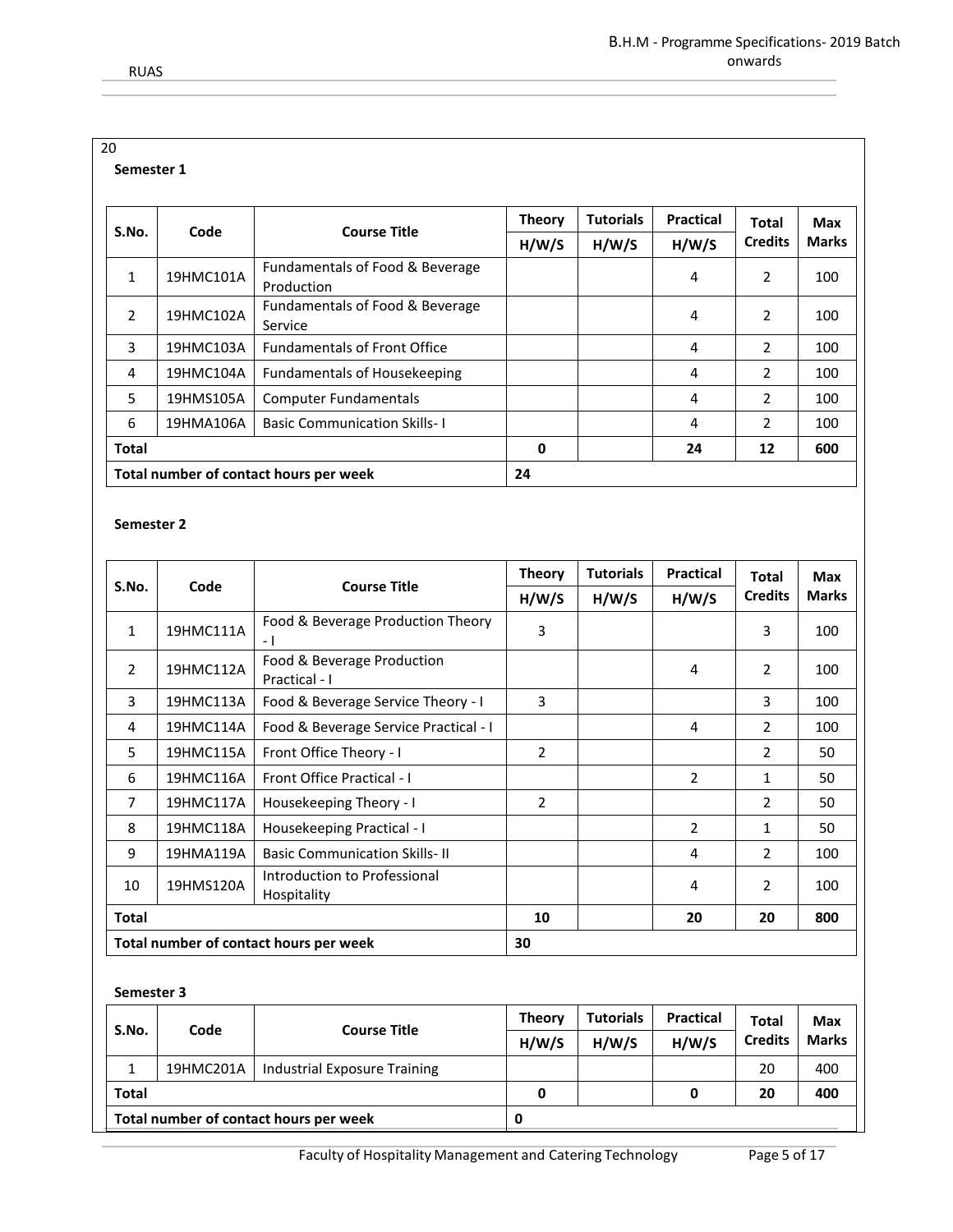## **Semester 4**

|                                        |           |                                              | <b>Tutorials</b><br><b>Theory</b> | <b>Practical</b> | <b>Total</b>   | Max            |              |
|----------------------------------------|-----------|----------------------------------------------|-----------------------------------|------------------|----------------|----------------|--------------|
| S.No.                                  | Code      | <b>Course Title</b>                          | H/W/S                             | H/W/S            | H/W/S          | <b>Credits</b> | <b>Marks</b> |
| 1                                      | 19HMC211A | Food & Beverage Production Theory<br>- 11    | 3                                 |                  |                | 3              | 100          |
| $\overline{2}$                         | 19HMC212A | Food & Beverage Production<br>Practical - II |                                   |                  | 4              | 2              | 100          |
| 3                                      | 19HMC213A | Food & Beverage Service Theory - II          | 3                                 |                  |                | 3              | 100          |
| 4                                      | 19HMC214A | Food & Beverage Service Practical - II       |                                   |                  | 4              | $\overline{2}$ | 100          |
| 5                                      | 19HMC215A | Front Office Theory - II                     | 2                                 |                  |                | $\mathcal{P}$  | 50           |
| 6                                      | 19HMC216A | Front Office Practical - II                  |                                   |                  | $\overline{2}$ | 1              | 50           |
| 7                                      | 19HMC217A | Housekeeping Theory - II                     | 2                                 |                  |                | 2              | 50           |
| 8                                      | 19HMC218A | Housekeeping Practical - II                  |                                   |                  | 2              | 1              | 50           |
| 9                                      | 19HMS219A | <b>Professional Communication Skills</b>     |                                   |                  | 4              | $\overline{2}$ | 100          |
| 10                                     | 19HMA220A | <b>Environmental Studies</b>                 | 2                                 |                  |                | $\overline{2}$ | 50           |
| 11                                     | 19HMS221A | <b>Hospitality French</b>                    |                                   |                  | 4              | 2              | 100          |
| <b>Total</b>                           |           | 12                                           |                                   | 20               | 22             | 850            |              |
| Total number of contact hours per week |           | 32                                           |                                   |                  |                |                |              |

|                |                                        |                                                   | <b>Theory</b> | <b>Tutorials</b> | <b>Practical</b> | <b>Total</b>   | Max          |
|----------------|----------------------------------------|---------------------------------------------------|---------------|------------------|------------------|----------------|--------------|
| S.No.          | Code                                   | <b>Course Title</b>                               | H/W/S         | H/W/S            | H/W/S            | <b>Credits</b> | <b>Marks</b> |
| $\mathbf{1}$   | 19HMC301A                              | Food & Beverage Production Theory<br>$-$ III      | 3             |                  |                  | 3              | 100          |
| $\overline{2}$ | 19HMC302A                              | Food & Beverage Production<br>Practical - III     |               |                  | 4                | 2              | 100          |
| 3              | 19HMC303A                              | Food & Beverage Service Theory - III              | 3             |                  |                  | 3              | 100          |
| 4              | 19HMC304A                              | Food & Beverage Service Practical -<br>Ш          |               |                  | 4                | 2              | 100          |
| 5              | 19HMC305A                              | Front Office Theory - III                         | 2             |                  |                  | 2              | 50           |
| 6              | 19HMC306A                              | Front Office Practical - III                      |               |                  | $\overline{2}$   | $\mathbf{1}$   | 50           |
| $\overline{7}$ | 19HMC307A                              | Housekeeping Theory - III                         | 2             |                  |                  | 2              | 50           |
| 8              | 19HMC308A                              | Housekeeping Practical - III                      |               |                  | $\overline{2}$   | 1              | 50           |
| 9              | 19HMS309A                              | Personality Development and Soft<br><b>Skills</b> |               |                  | 4                | 2              | 100          |
| 10             | 19HME310A                              | Principles of Management                          | 2             |                  |                  | $\overline{2}$ | 50           |
| Total          |                                        | 12                                                |               | 16               | 20               | 750            |              |
|                | Total number of contact hours per week |                                                   | 28            |                  |                  |                |              |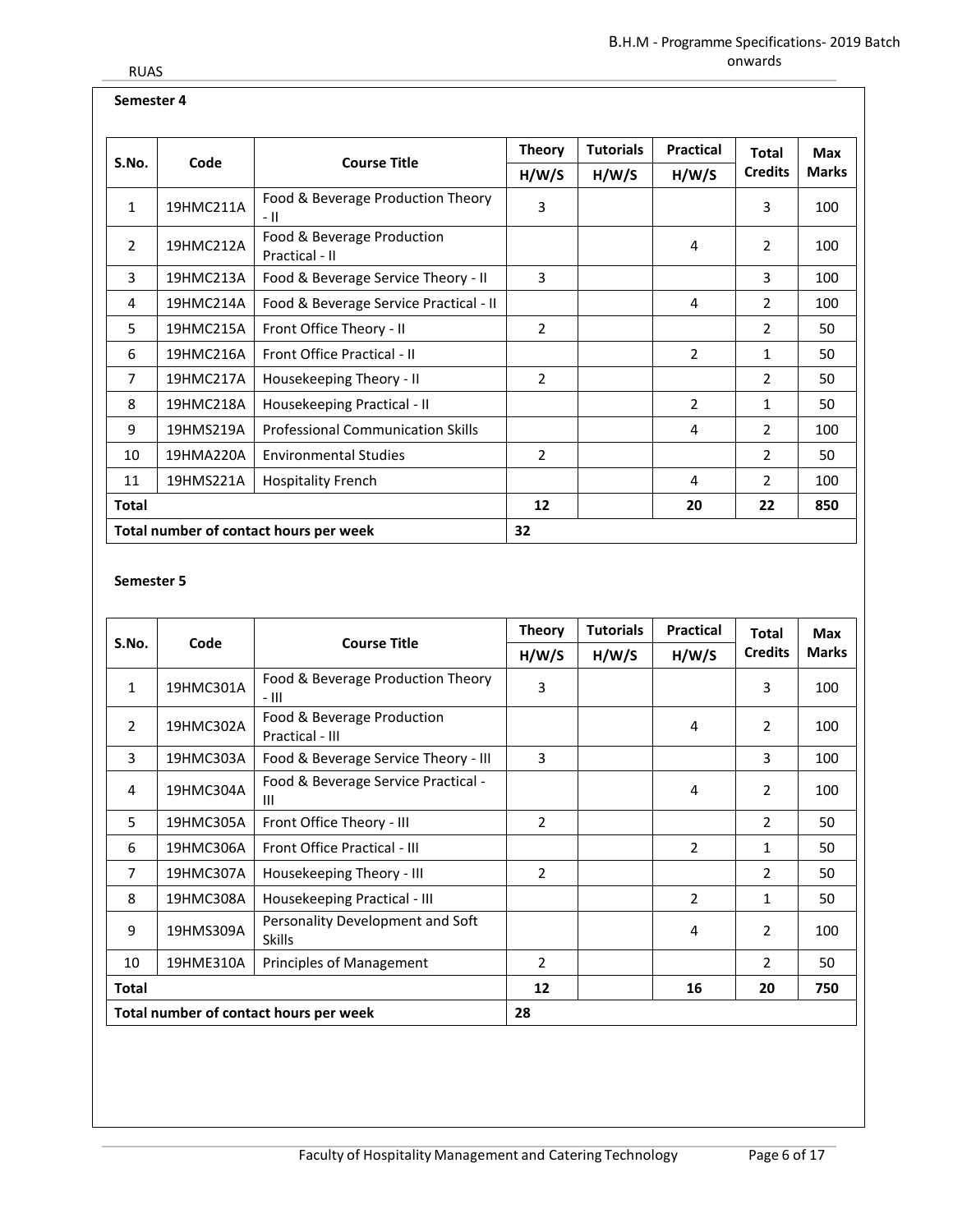## **Semester 6**

| S.No.                                  | Code      | <b>Course Title</b>            | <b>Theory</b><br>H/W/S | <b>Tutorials</b><br>H/W/S | <b>Practical</b><br>H/W/S | <b>Total</b><br><b>Credits</b> | Max<br><b>Marks</b> |
|----------------------------------------|-----------|--------------------------------|------------------------|---------------------------|---------------------------|--------------------------------|---------------------|
|                                        | 19HME311A | <b>Specialization Training</b> |                        |                           |                           | 20                             | 400                 |
| <b>Total</b>                           |           |                                | 0                      |                           | 0                         | 20                             | 400                 |
| Total number of contact hours per week |           | 0                              |                        |                           |                           |                                |                     |

| S.No.          | Code                                   | <b>Course Title</b>                                                | <b>Theory</b>  | <b>Tutorials</b> | <b>Practical</b> | <b>Total</b>   | <b>Max</b>   |
|----------------|----------------------------------------|--------------------------------------------------------------------|----------------|------------------|------------------|----------------|--------------|
|                |                                        |                                                                    | H/W/S          | H/W/S            | H/W/S            | <b>Credits</b> | <b>Marks</b> |
| $\mathbf{1}$   | 19HME40XA                              | Professional Core Elective -I                                      | $\overline{4}$ |                  | 8                | 8              | 300          |
|                | 19HME401A                              | Professional Core Elective -I Food &<br><b>Beverage Production</b> |                |                  |                  |                |              |
|                | 19HME402A                              | Professional Core Elective -I Food &<br><b>Beverage Service</b>    |                |                  |                  |                |              |
|                | 19HME403A                              | Professional Core Elective -I Front<br>Office                      |                |                  |                  |                |              |
|                | 19HME404A                              | Professional Core Elective -I<br>Housekeeping                      |                |                  |                  |                |              |
|                | 19HME405A                              | Professional Core Elective -I<br>Management Studies, Hospitality   |                |                  |                  |                |              |
| $\overline{2}$ | 19HME406A                              | Hospitality Research and Project - I                               | $\overline{2}$ |                  | 8                | 6              | 200          |
| 3              | 19HME407A                              | <b>Research Methodology</b>                                        | $\overline{2}$ |                  |                  | $\overline{2}$ | 50           |
| 4              | 19HME408A                              | <b>Hospitality Human Resource</b><br>Management                    | $\overline{2}$ |                  |                  | 2              | 50           |
| 5              | 19HME409A                              | <b>Hospitality Financial Accounting</b>                            |                |                  | 4                | $\overline{2}$ | 100          |
| 6              | 19HMS410A                              | Life Skills for Professional<br>Effectiveness                      |                |                  | 4                | 2              | 100          |
| $\overline{7}$ | 19HME42XA                              | Open Elective - I                                                  | $\mathbf{1}$   |                  | 4                | 3              | 100          |
|                | 19HME421A                              | Open Elective - I Food & Beverage<br>Production                    |                |                  |                  |                |              |
|                | 19HME422A                              | Open Elective - I Food & Beverage<br>Service                       |                |                  |                  |                |              |
|                | 19HME423A                              | Open Elective - I Front Office                                     |                |                  |                  |                |              |
|                | 19HME424A                              | Open Elective - I Housekeeping                                     |                |                  |                  |                |              |
|                | 19HME425A                              | Open Elective - I Management<br>Studies, Hospitality               |                |                  |                  |                |              |
|                | 19HME426A                              | Open Elective - I Online Course                                    |                |                  |                  |                |              |
| Total          |                                        |                                                                    |                |                  | 28               | 25             | 900          |
|                | Total number of contact hours per week |                                                                    | 39             |                  |                  |                |              |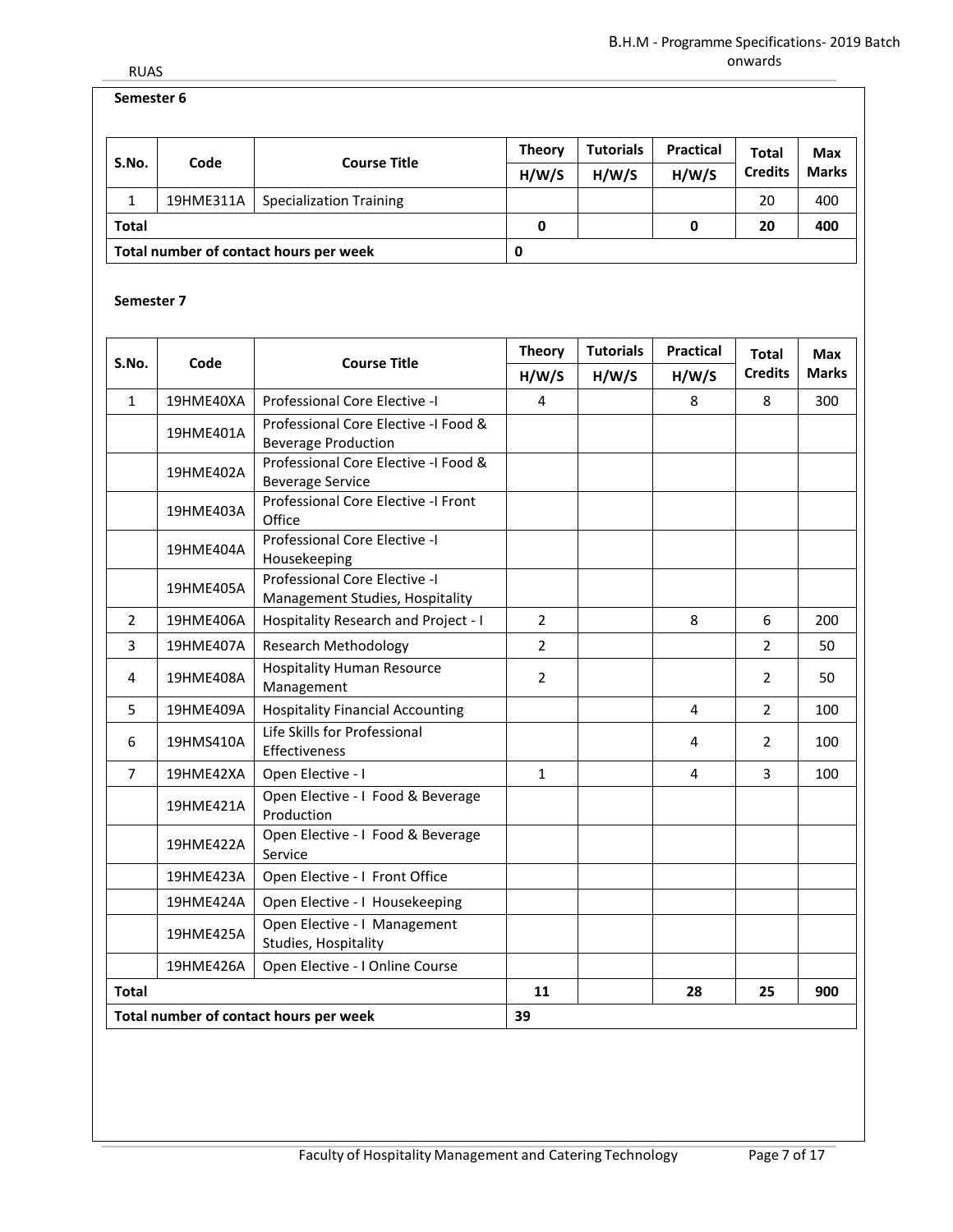|                |           |                                                                     | <b>Theory</b>  | <b>Tutorials</b> | <b>Practical</b> | <b>Total</b>   | Max          |  |
|----------------|-----------|---------------------------------------------------------------------|----------------|------------------|------------------|----------------|--------------|--|
| S.No.          | Code      | <b>Course Title</b>                                                 | H/W/S          | H/W/S            | H/W/S            | <b>Credits</b> | <b>Marks</b> |  |
| $\mathbf{1}$   | 19HME41XA | Professional Core Elective -II                                      | $\overline{4}$ |                  | 8                | 8              | 300          |  |
|                | 19HME411A | Professional Core Elective -II Food &<br><b>Beverage Production</b> |                |                  |                  |                |              |  |
|                | 19HME412A | Professional Core Elective -II Food &<br><b>Beverage Service</b>    |                |                  |                  |                |              |  |
|                | 19HME413A | Professional Core Elective -II Front<br>Office                      |                |                  |                  |                |              |  |
|                | 19HME414A | Professional Core Elective -II<br>Housekeeping                      |                |                  |                  |                |              |  |
|                | 19HME415A | Professional Core Elective -II<br>Management Studies, Hospitality   |                |                  |                  |                |              |  |
| $\overline{2}$ | 19HME416A | Hospitality Research and Project - II                               | $\overline{2}$ |                  | 8                | 6              | 200          |  |
| 3              | 19HME417A | <b>Hospitality Marketing</b>                                        | $\overline{2}$ |                  |                  | $\overline{2}$ | 50           |  |
| 4              | 19HME418A | <b>Hospitality Operations Management</b>                            | $\overline{2}$ |                  |                  | $\overline{2}$ | 50           |  |
| 5              | 19HME43XA | Open Elective-II                                                    | $\mathbf{1}$   |                  | 4                | 3              | 100          |  |
|                | 19HME431A | Open Elective - II Food & Beverage<br>Production                    |                |                  |                  |                |              |  |
|                | 19HME432A | Open Elective - II Food & Beverage<br>Service                       |                |                  |                  |                |              |  |
|                | 19HME433A | Open Elective - II Front Office                                     |                |                  |                  |                |              |  |
|                | 19HME434A | Open Elective - II Housekeeping                                     |                |                  |                  |                |              |  |
|                | 19HME435A | Open Elective - II Management<br>Studies, Hospitality               |                |                  |                  |                |              |  |
|                | 19HME436A | Open Elective - Il Online Course                                    |                |                  |                  |                |              |  |
| <b>Total</b>   |           |                                                                     | 11             |                  | 20               | 21             | 700          |  |
|                |           | Total number of contact hours per week                              | 31             |                  |                  |                |              |  |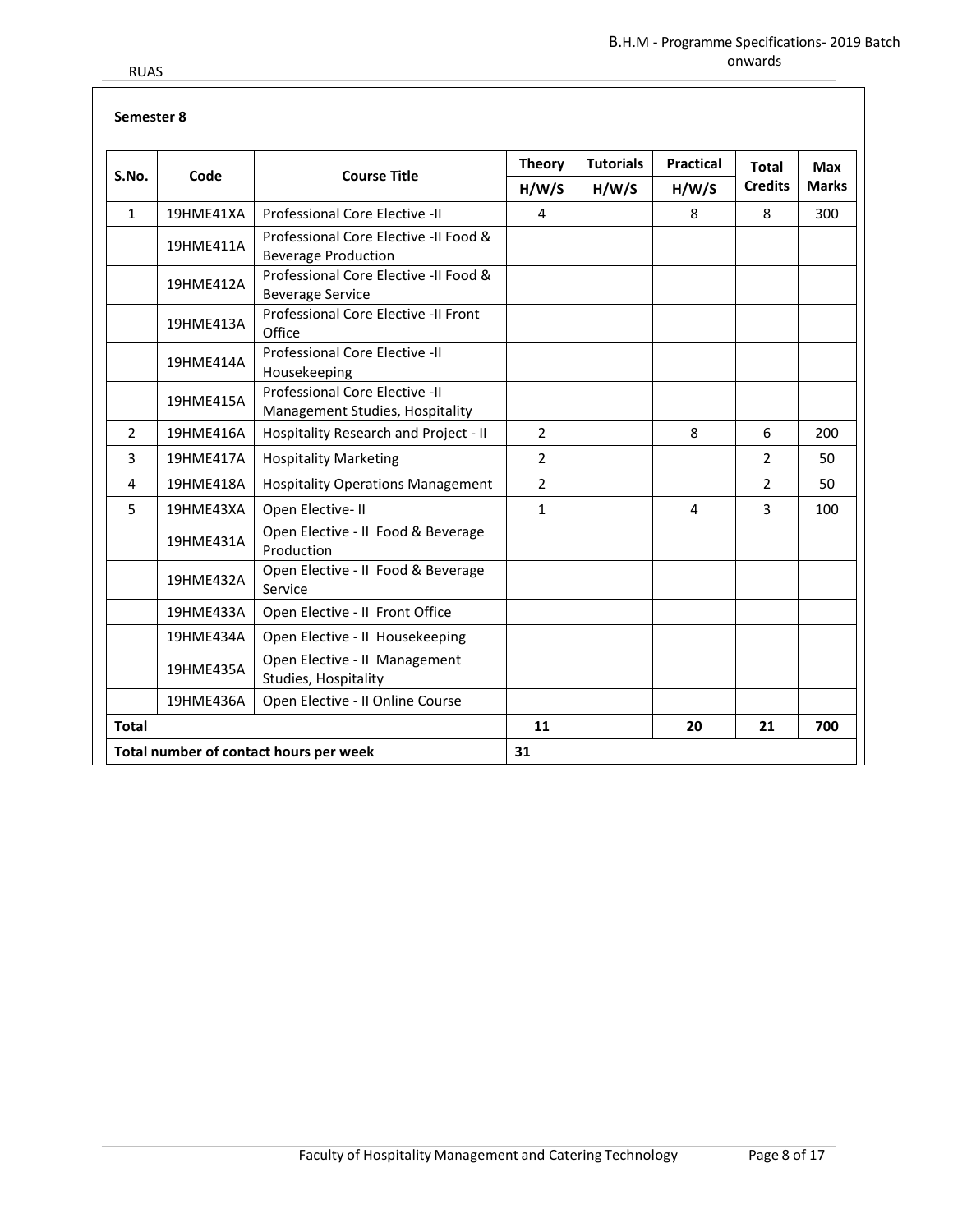٦

|     | The student has to opt for one Professional Core Elective and one Open Elective in the $7th$ & $8th$ Semester<br>respectively |  |  |  |  |  |  |  |  |  |  |  |
|-----|-------------------------------------------------------------------------------------------------------------------------------|--|--|--|--|--|--|--|--|--|--|--|
| 21. | <b>Programme Delivery</b>                                                                                                     |  |  |  |  |  |  |  |  |  |  |  |
|     | As per the time table                                                                                                         |  |  |  |  |  |  |  |  |  |  |  |
| 22. | <b>Teaching and Learning Methods</b>                                                                                          |  |  |  |  |  |  |  |  |  |  |  |
|     | 1. Face to Face Lectures using Audio-Visuals                                                                                  |  |  |  |  |  |  |  |  |  |  |  |
|     | Workshops-Group Discussions, Debates, Presentations<br>2.                                                                     |  |  |  |  |  |  |  |  |  |  |  |
|     | Demonstrations<br>3.                                                                                                          |  |  |  |  |  |  |  |  |  |  |  |
|     | 4. Guest Lectures                                                                                                             |  |  |  |  |  |  |  |  |  |  |  |
|     | 5. Laboratory-work/Field work/workshop                                                                                        |  |  |  |  |  |  |  |  |  |  |  |
|     | Industry Visit<br>6.                                                                                                          |  |  |  |  |  |  |  |  |  |  |  |
|     | 7. Seminars                                                                                                                   |  |  |  |  |  |  |  |  |  |  |  |
|     | <b>Group Exercises</b><br>8.                                                                                                  |  |  |  |  |  |  |  |  |  |  |  |
|     | 9. Project work                                                                                                               |  |  |  |  |  |  |  |  |  |  |  |
|     | 10. Theme based events                                                                                                        |  |  |  |  |  |  |  |  |  |  |  |
|     | 11. Quiz                                                                                                                      |  |  |  |  |  |  |  |  |  |  |  |
|     | 12. Role Plays                                                                                                                |  |  |  |  |  |  |  |  |  |  |  |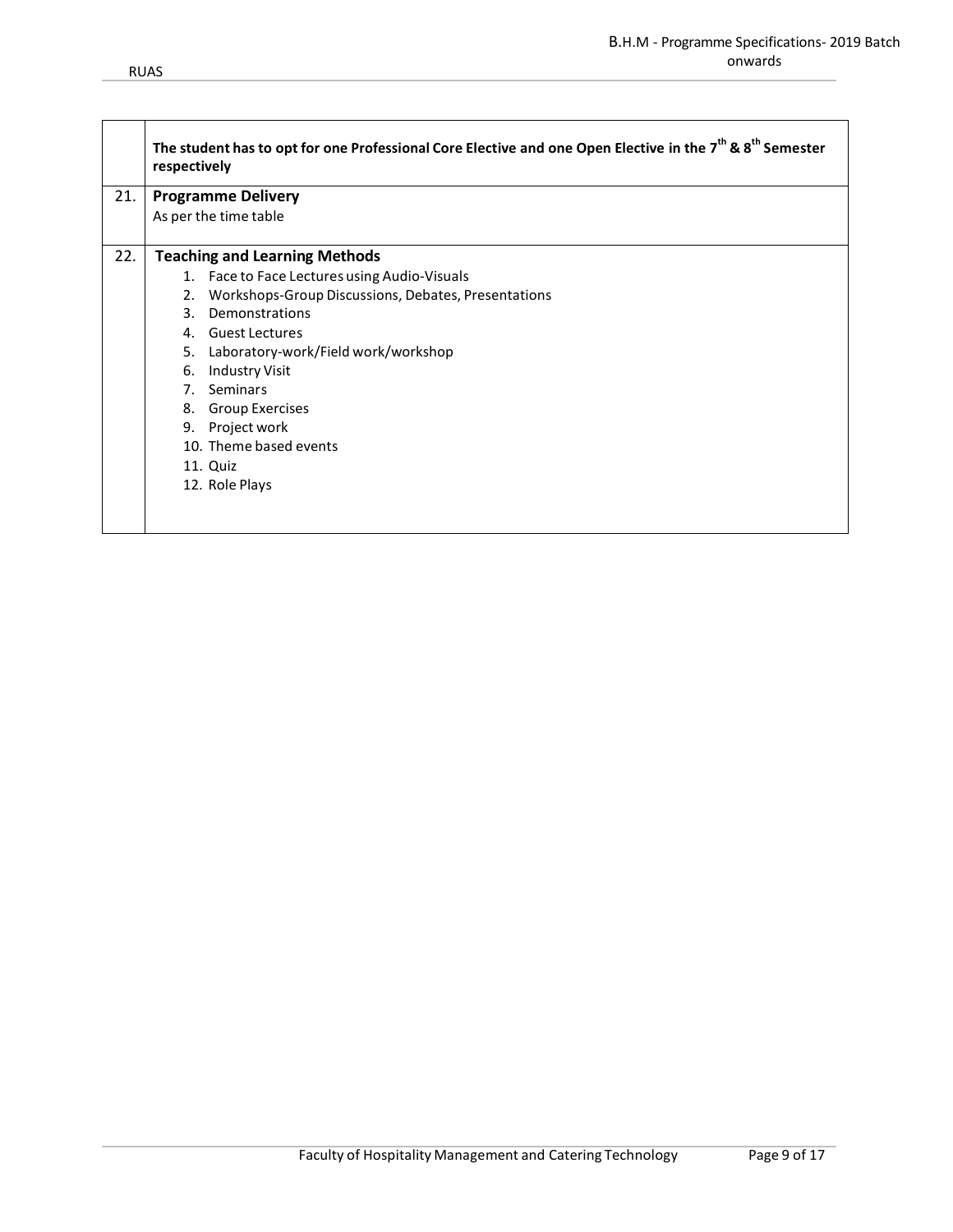| 23. | <b>Assessment and Grading</b>                                                                                                                                                                                                                                                                                    |
|-----|------------------------------------------------------------------------------------------------------------------------------------------------------------------------------------------------------------------------------------------------------------------------------------------------------------------|
|     | 1. Every Theory Course will be assessed for the marks as mentioned in the Programme Structure<br>There are two components-Component-1 (Continuous Evaluation) and Component-2 (Semester End                                                                                                                      |
|     | Evaluation)                                                                                                                                                                                                                                                                                                      |
|     | Component-1 carries a weightage of 50% and Component -2 carries a weightage of 50%.                                                                                                                                                                                                                              |
|     | Component -1 (CE) is subdivided into one test and one assignment, test carry 25% weight and assignment<br>carry 25% weight.                                                                                                                                                                                      |
|     | Component -2 is a written examination (SEE) and carries 50% weight                                                                                                                                                                                                                                               |
|     | A minimum overall score of 40% in CE and SEE is required for a pass                                                                                                                                                                                                                                              |
|     | 2. Every Laboratory Course will be assessed for the marks as mentioned in the Programme Structure<br>There are two components-Component-1 (Continuous Evaluation) and Component-2 (Semester End<br>Evaluation)                                                                                                   |
|     | Component-1 carries a weightage of 50% and Component -2 carries a weightage of 50%.                                                                                                                                                                                                                              |
|     | Component -1 (CE) is subdivided into two laboratory tests. Each test carries 25% weight each<br>Component -2: is a Laboratory Examination (SEE) and carries 50% weight.                                                                                                                                          |
|     | A minimum overall score of 40% in CE and SEE is required for a pass                                                                                                                                                                                                                                              |
|     | 3. Every course which offers a combination of laboratory and theory elements will be assessed for the marks<br>as mentioned in the Programme Structure                                                                                                                                                           |
|     | There are two components-Component-1 (Continuous Evaluation) and Component-2 (Semester End<br>Evaluation)                                                                                                                                                                                                        |
|     | Component-1 carries a weightage of 50% and Component -2 carries a weightage of 50%.                                                                                                                                                                                                                              |
|     | Component -1 (CE) is subdivided into one theory test and one laboratory test. Each test carries 25% weight<br>each                                                                                                                                                                                               |
|     | Component -2: has a written examination and a Laboratory Examination (SEE) and carries 25% weight each<br>A minimum overall score of 40% in CE and SEE is required for a pass                                                                                                                                    |
|     | 4. Industrial Exposure Training will be assessed for a weight of 400.                                                                                                                                                                                                                                            |
|     | 5. Specialization Training will be assessed for a weight of 400. There are two components- Component-1 and<br>Component 2. Component -1 is the Log Book and carries 25% weight. Component -2: the Training Report<br>carries 25% weight, Viva Voce carries 25% weight and written examination carries 25% weight |
|     | Hospitality Project - I and II will be assessed for 200 marks each.<br>6.                                                                                                                                                                                                                                        |
|     | 7. Other flexibilities, (exception) as per the programme regulations                                                                                                                                                                                                                                             |
|     |                                                                                                                                                                                                                                                                                                                  |
|     |                                                                                                                                                                                                                                                                                                                  |
|     |                                                                                                                                                                                                                                                                                                                  |
| 24. | <b>Attendance</b><br>A minimum of 80% attendance compulsory to appear for semester end examinations. Any condoning is as                                                                                                                                                                                         |
|     | per the programme regulations.                                                                                                                                                                                                                                                                                   |
| 25. | <b>Award of Class</b>                                                                                                                                                                                                                                                                                            |
|     | As per the programme regulations                                                                                                                                                                                                                                                                                 |
|     |                                                                                                                                                                                                                                                                                                                  |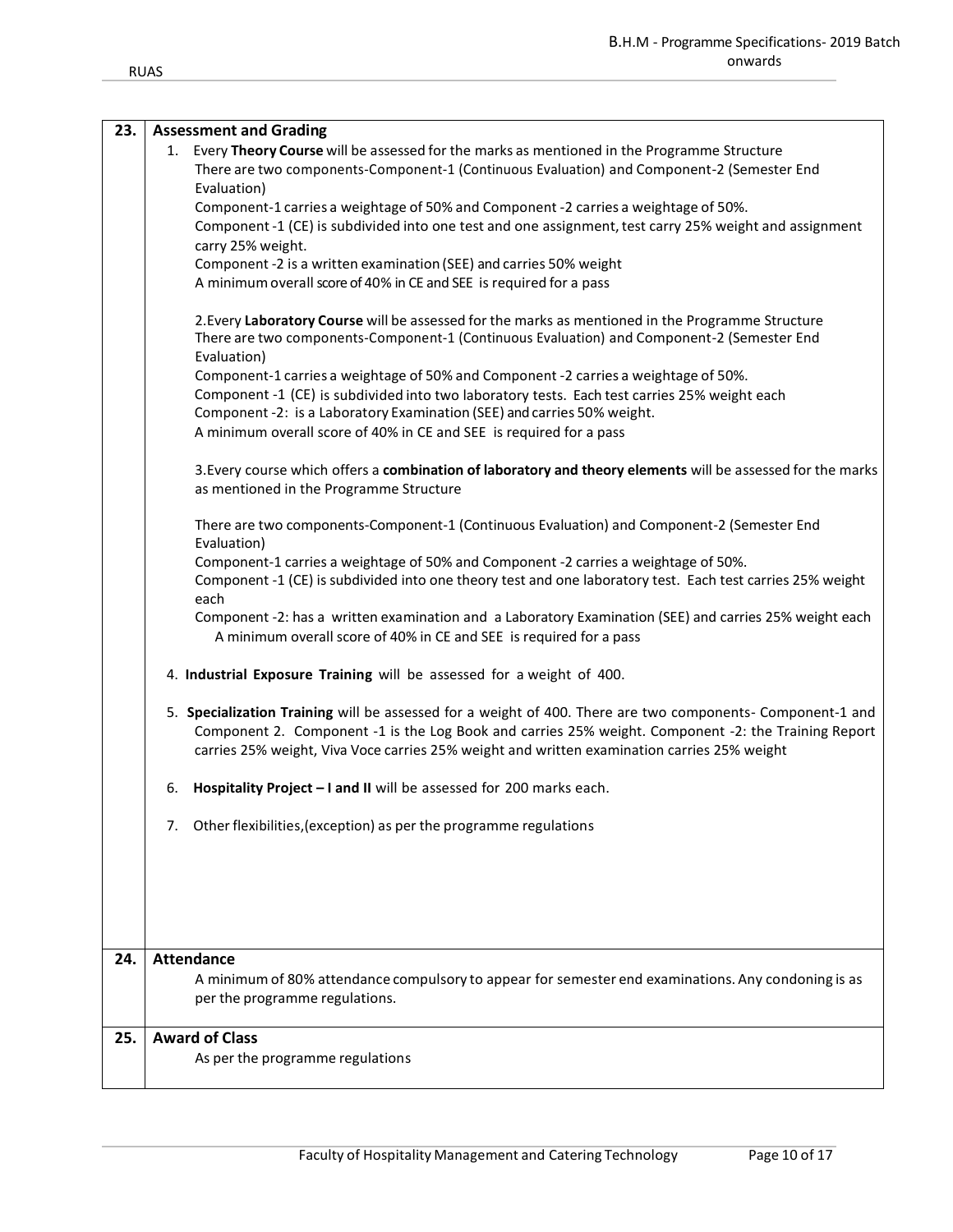| 26. | <b>Student support for Learning</b>               |
|-----|---------------------------------------------------|
|     | 1. Course Notes                                   |
|     | 2. Reference Books in the Library                 |
|     | 3. Magazines and Journals                         |
|     | 4. Internet Facility                              |
|     | 5. Computing Facility                             |
|     | 6. Laboratory Facility                            |
|     | 7. Staff support                                  |
|     | 8. Any other support that enhances their learning |

| 27. | <b>Quality Control Measures</b>                          |
|-----|----------------------------------------------------------|
|     | 3. Student Feedback                                      |
|     | 4. Industry Feedback                                     |
|     | 5. Alumni Feedback                                       |
|     | 6. Opportunities for students to see their assessed work |
|     | 9. Staff Student consultative committee meetings         |
|     | 10. Student exit feedback                                |
|     |                                                          |
|     |                                                          |
|     |                                                          |
|     |                                                          |
|     |                                                          |
|     |                                                          |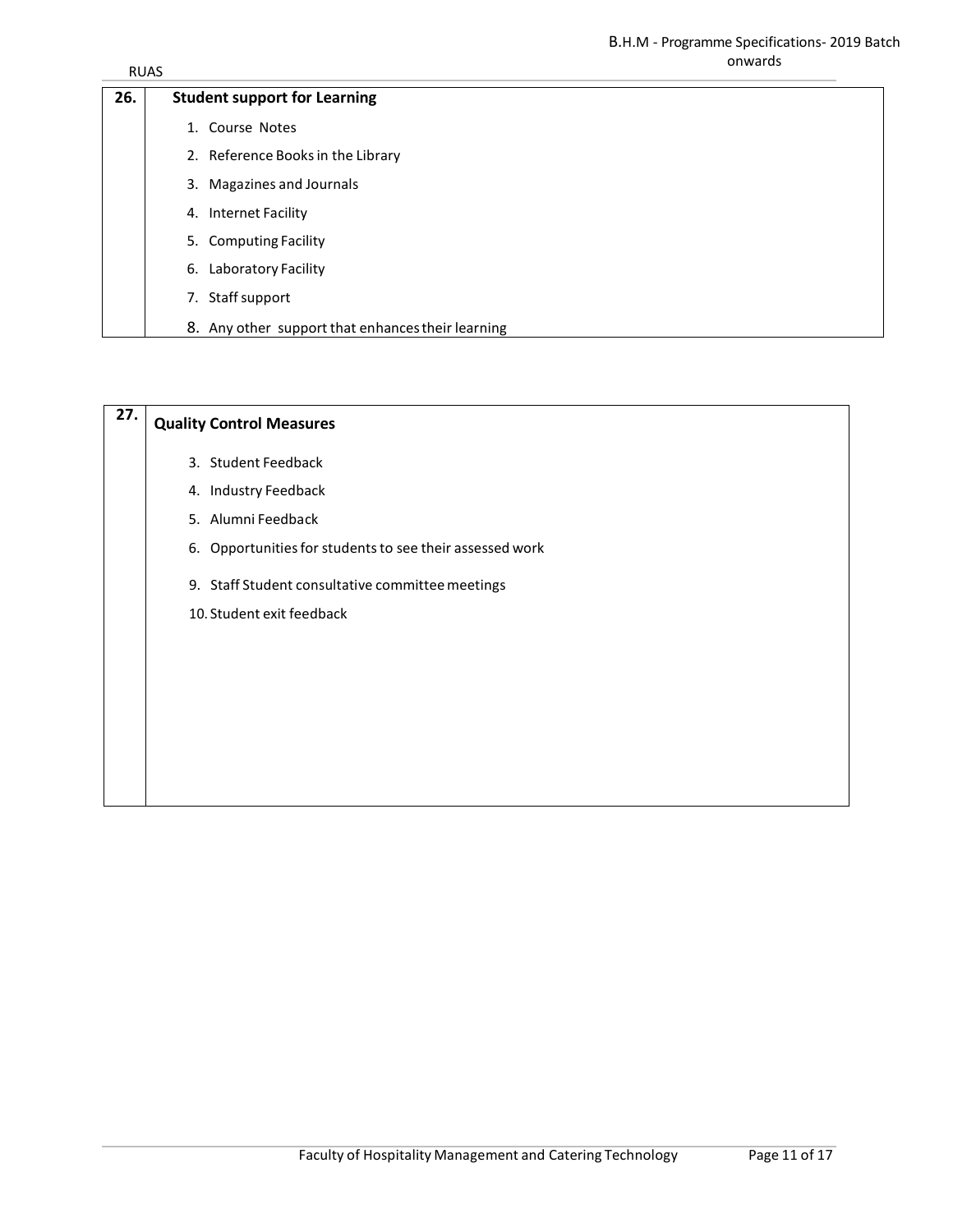# 28. Curriculum Map

|                    | <b>Intended Learning</b>              |                 |     |                                    |                    |                 |                    |                         |     |     |                    |     |     |     |
|--------------------|---------------------------------------|-----------------|-----|------------------------------------|--------------------|-----------------|--------------------|-------------------------|-----|-----|--------------------|-----|-----|-----|
| <b>Course Code</b> | Knowledge and<br><b>Understanding</b> |                 |     | <b>Cognitive (Thinking) Skills</b> |                    |                 |                    | <b>Practical skills</b> |     |     |                    |     |     |     |
|                    | KU1                                   | KU <sub>2</sub> | KU3 | KU4                                | CS <sub>1</sub>    | CS <sub>2</sub> | CS3                | CS4                     | CS5 | PS1 | PS2                | PS3 | PS4 | PS5 |
| 19HMC101A          | Χ                                     |                 |     | Χ                                  | X                  |                 | Χ                  |                         |     | Χ   | Χ                  | X   |     |     |
| 19HMC102A          | $\pmb{\mathsf{X}}$                    |                 |     | Χ                                  | Χ                  |                 | X                  |                         |     | Χ   | X                  | Χ   |     |     |
| 19HMC103A          | X                                     |                 |     | X                                  | X                  |                 | X                  |                         |     | Χ   | X                  | X   |     |     |
| 19HMC104A          | X                                     |                 |     | X                                  | X                  |                 | Χ                  |                         |     | Χ   | X                  | X   |     |     |
| 19HMS105A          |                                       |                 |     | Χ                                  |                    |                 | Χ                  |                         |     | Χ   | Χ                  | Χ   |     |     |
| 19HMA106A          |                                       |                 |     | X                                  |                    |                 | X                  |                         |     | X   | X                  | X   |     |     |
| 19HMC111A          | X                                     |                 | X   | X                                  | X                  |                 | X                  |                         |     |     |                    |     |     |     |
| 19HMC112A          | Χ                                     |                 | Χ   | Χ                                  | Χ                  |                 | X                  |                         |     | Χ   | X                  | Χ   |     |     |
| 19HMC113A          | $\pmb{\mathsf{X}}$                    |                 | Χ   | X                                  | Χ                  |                 | Χ                  |                         |     |     |                    |     |     |     |
| 19HMC114A          | Χ                                     |                 | Χ   | X                                  | Χ                  |                 | X                  |                         |     | Χ   | X                  | X   |     |     |
| 19HMC115A          | $\pmb{\mathsf{X}}$                    |                 | Χ   | Χ                                  | Χ                  |                 | X                  |                         |     |     |                    |     |     |     |
| 19HMC116A          | Χ                                     |                 | Χ   | X                                  | X                  |                 | X                  |                         |     | Χ   | Χ                  | X   |     |     |
| 19HMC117A          | Χ                                     |                 | x   | Χ                                  | X                  |                 | X                  |                         |     |     |                    |     |     |     |
| 19HMC118A          | X                                     |                 | X   | X                                  | X                  |                 | X                  |                         |     | X   | X                  | X   |     |     |
| 19HMA119A          |                                       |                 |     | Χ                                  |                    |                 | X                  |                         |     | X   | $\pmb{\mathsf{X}}$ | Χ   |     |     |
| 19HMS120A          |                                       |                 |     | Χ                                  |                    |                 | X                  |                         |     |     | Χ                  | X   |     |     |
| 19HMC201A          | $\pmb{\mathsf{X}}$                    | X               | x   | X                                  | Χ                  | X               | X                  |                         |     | Χ   | X                  | Χ   |     | Χ   |
| 19HMC211A          | Χ                                     |                 | Χ   | X                                  | X                  |                 | X                  |                         |     |     |                    |     |     |     |
| 19HMC212A          | X                                     |                 | Χ   | X                                  | X                  |                 | X                  |                         |     | Χ   | x                  | X   |     |     |
| 19HMC213A          | Χ                                     |                 | X   | X                                  | X                  |                 | X                  |                         |     |     |                    |     |     |     |
| 19HMC214A          | $\pmb{\mathsf{X}}$                    |                 | Χ   | X                                  | X                  |                 | X                  |                         |     | X   | X                  | X   |     |     |
| 19HMC215A          | $\pmb{\mathsf{X}}$                    |                 | x   | Χ                                  | Χ                  |                 | X                  |                         |     |     |                    |     |     |     |
| 19HMC216A          | $\pmb{\mathsf{X}}$                    |                 | Χ   | Χ                                  | Χ                  |                 | Χ                  |                         |     | X   | X                  | X   |     |     |
| 19HMC217A          | X                                     |                 | Χ   | X                                  | Χ                  |                 | X                  |                         |     |     |                    |     |     |     |
| 19HMC218A          | $\pmb{\mathsf{X}}$                    |                 | Χ   | Χ                                  | Χ                  |                 | X                  |                         |     | Χ   | X                  | X   |     |     |
| 19HMS219A          |                                       |                 |     | Χ                                  |                    |                 | X                  |                         |     |     | X                  | X   | X   |     |
| 19HMA220A          |                                       |                 | x   | X                                  | X                  |                 | X                  |                         |     |     | X                  | Χ   |     |     |
| 19HMS221A          |                                       |                 |     | X                                  |                    |                 | X                  |                         |     |     | X                  | X   | X   |     |
| 19HMC301A          | X                                     |                 | Χ   | X                                  | x                  |                 | X                  |                         |     |     |                    |     |     |     |
| 19HMC302A          | $\pmb{\mathsf{X}}$                    |                 | Χ   | $\pmb{\mathsf{X}}$                 | $\pmb{\mathsf{X}}$ |                 | $\pmb{\mathsf{X}}$ |                         |     | Χ   | X                  | X   |     |     |
| 19HMC303A          | х                                     |                 | X   | X                                  | X                  |                 | X                  |                         |     |     |                    |     |     |     |
| 19HMC304A          | Χ                                     |                 | x   | X                                  | X                  |                 | X                  |                         |     | X   | Χ                  | Χ   |     |     |
| 19HMC305A          | Χ                                     |                 | Χ   | X                                  | X                  |                 | X                  |                         |     |     |                    |     |     |     |
| 19HMC306A          | X                                     |                 | Χ   | X                                  | X                  |                 | X                  |                         |     | X   | Χ                  | X   |     |     |
| 19HMC307A          | $\pmb{\mathsf{X}}$                    |                 | Χ   | X                                  | X                  |                 | X                  |                         |     |     |                    |     |     |     |
| 19HMC308A          | Χ                                     |                 | Χ   | X                                  | X                  |                 | X                  |                         |     | Χ   | X                  | X   |     |     |
| 19HMS309A          |                                       |                 |     | X                                  |                    |                 | X                  |                         |     |     | X                  | X   |     |     |
| 19HME310A          |                                       | X               | X   | X                                  | X                  | X               | X                  | X                       | X   | X   | X                  | X   |     |     |
| 19HME311A          |                                       | X               | Χ   |                                    |                    |                 |                    |                         | X   |     |                    |     |     | X   |
| 19HME40XA          | X                                     | Χ               | X   | X                                  | Χ                  | X               | X                  | X                       | X   | x   | X                  | X   | X   | X   |
| 19HME406A          | X                                     |                 |     | X                                  | X                  | Χ<br>Χ          | X                  | Χ<br>X                  | X   | Χ   | X                  | Χ   | Χ   | Χ   |
| 19HME407A          |                                       |                 |     | X                                  |                    | Χ               | X                  | Χ                       | X   |     | X                  | X   | X   |     |
|                    |                                       |                 |     | X                                  |                    |                 | X                  |                         |     |     | X                  | X   | X   | X   |
| 19HME408A          | X                                     | X               | x   | X                                  |                    | Χ               | X                  | Χ                       | X   | X   | X                  | X   | Χ   | X   |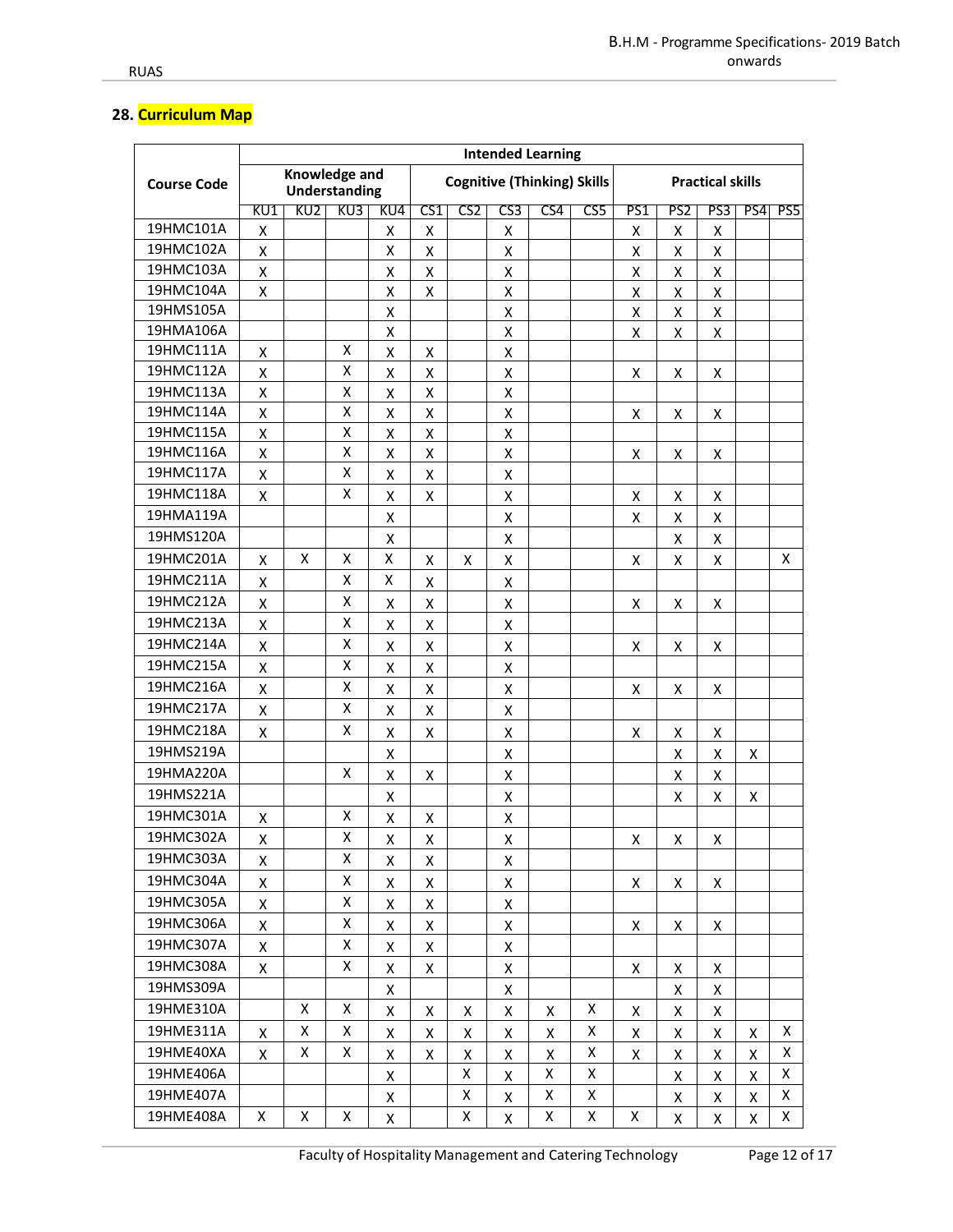#### B.H.M - Programme Specifications- 2019 Batch onwards

| 19HME409A | x | v<br>⋏ | χ | Χ | Χ | v<br>л | X | Χ | x | χ | x | X | X | Χ |
|-----------|---|--------|---|---|---|--------|---|---|---|---|---|---|---|---|
| 19HMS410A |   |        |   | Χ |   |        | x |   |   | X | x | X | X | Χ |
| 19HME42XA | x | v<br>⋏ | Χ | Χ | Χ | x      | X | Χ | х | Χ | x | Χ | X | x |
| 19HME41XA | X | v<br>⋏ | x | Χ | Χ | v<br>v | Χ | х | x | χ | x | X | X | Χ |
| 19HME416A |   |        |   | Χ |   | X      | Χ | X | X |   | X | X | X | Χ |
| 19HME417A | x | v<br>⋏ | x | Χ | Χ | x      | Χ | Χ | X | χ | x | χ | X | x |
| 19HME418A | X | v<br>⋏ | x | Χ | Χ | X      | Χ | Χ | X | χ | x | X | X | Χ |
| 19HME43XA | х | v<br>⋏ | Χ | Χ | Χ | v<br>ᄉ | Χ | Χ | Χ | χ | Χ | х | X | Χ |

**RUAS**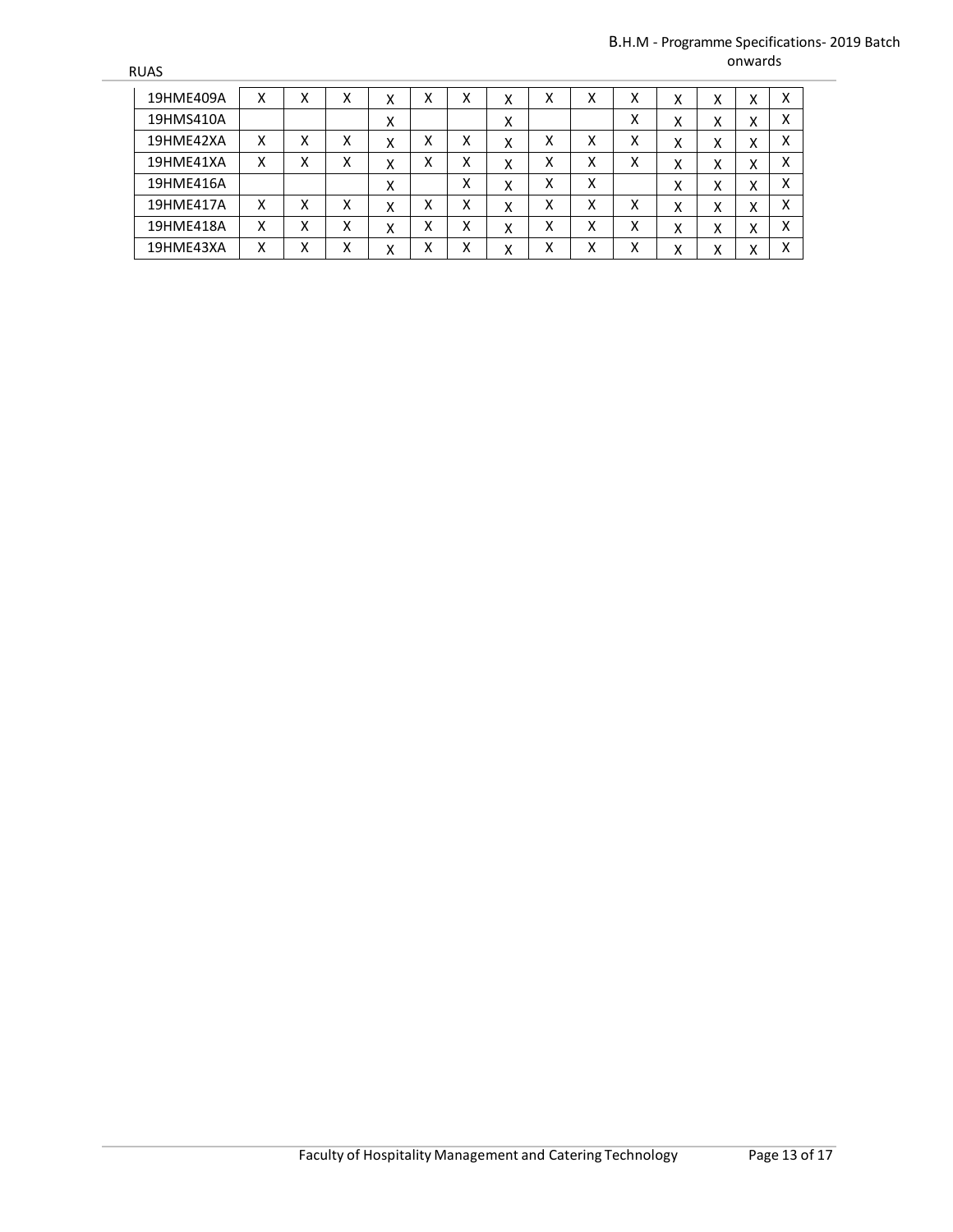# 29. Capability/Transferable Skills Map<br>
29. Capability/Transferable Skills Map

| Course Code | <b>Group Work</b>  | Self Learning | Research Skills | Communication<br><b>Written</b><br><b>Skills</b> | Communication<br>Verbal<br><b>Skills</b> | Presentation<br><b>Skills</b> | Behavioral<br>Skills | Management<br>Information | Management/<br>Leadership<br>Personal<br><b>Skills</b> |
|-------------|--------------------|---------------|-----------------|--------------------------------------------------|------------------------------------------|-------------------------------|----------------------|---------------------------|--------------------------------------------------------|
| 19HMC101A   | $\pmb{\mathsf{X}}$ | Χ             |                 | X                                                | X                                        | X                             | X                    | X                         | X                                                      |
| 19HMC102A   | Χ                  | X             |                 | X                                                | Χ                                        | X                             | X                    | X                         | $\pmb{\mathsf{X}}$                                     |
| 19HMC103A   | Χ                  | Χ             |                 | Χ                                                | X                                        | Χ                             | Χ                    | Χ                         | X                                                      |
| 19HMC104A   | $\pmb{\mathsf{X}}$ | Χ             |                 | Χ                                                | $\pmb{\mathsf{X}}$                       | X                             | Χ                    | X                         | $\pmb{\mathsf{X}}$                                     |
| 19HMS105A   | $\pmb{\mathsf{X}}$ | Χ             |                 | Χ                                                | Χ                                        | X                             | Χ                    | X                         | $\pmb{\mathsf{X}}$                                     |
| 19HMA106A   | Χ                  | X             |                 | X                                                | X                                        | X                             | X                    | Χ                         | X                                                      |
| 19HMC111A   | Χ                  | X             |                 | Χ                                                | Χ                                        | Χ                             | Χ                    | Χ                         | $\pmb{\mathsf{X}}$                                     |
| 19HMC112A   | Χ                  | X             |                 | X                                                | X                                        | X                             | X                    | Χ                         | $\pmb{\mathsf{X}}$                                     |
| 19HMC113A   | Χ                  | Χ             |                 | X                                                | Χ                                        | Χ                             | Χ                    | Χ                         | $\pmb{\mathsf{X}}$                                     |
| 19HMC114A   | Χ                  | X             |                 | X                                                | X                                        | X                             | Χ                    | Χ                         | X                                                      |
| 19HMC115A   | Χ                  | Χ             |                 | Χ                                                | Χ                                        | X                             | Χ                    | Χ                         | $\pmb{\mathsf{X}}$                                     |
| 19HMC116A   | Χ                  | X             |                 | X                                                | $\pmb{\mathsf{X}}$                       | Χ                             | Χ                    | Χ                         | $\pmb{\mathsf{X}}$                                     |
| 19HMC117A   | $\pmb{\mathsf{X}}$ | Χ             |                 | Χ                                                | Χ                                        | X                             | X                    | Χ                         | $\pmb{\mathsf{X}}$                                     |
| 19HMC118A   | Χ                  | Χ             |                 | X                                                | X                                        | X                             | X                    | Χ                         | X                                                      |
| 19HMA119A   | X                  | X             |                 | Χ                                                | Χ                                        | X                             | Χ                    | Χ                         | $\pmb{\mathsf{X}}$                                     |
| 19HMS120A   | Χ                  | Χ             |                 | Χ                                                | X                                        | $\pmb{\mathsf{X}}$            | Χ                    | Χ                         | $\pmb{\mathsf{X}}$                                     |
| 19HMC201A   | Χ                  | X             |                 | Χ                                                | Χ                                        | X                             | X                    | Χ                         | $\pmb{\mathsf{X}}$                                     |
| 19HMC211A   | Χ                  | Χ             |                 | X                                                | X                                        | X                             | X                    | Χ                         | X                                                      |
| 19HMC212A   | Χ                  | X             |                 | Χ                                                | Χ                                        | X                             | Χ                    | Χ                         | $\pmb{\mathsf{X}}$                                     |
| 19HMC213A   | Χ                  | Χ             |                 | X                                                | $\pmb{\mathsf{X}}$                       | X                             | Χ                    | Χ                         | $\pmb{\mathsf{X}}$                                     |
| 19HMC214A   | Χ                  | X             |                 | Χ                                                | Χ                                        | X                             | X                    | Χ                         | $\pmb{\mathsf{X}}$                                     |
| 19HMC215A   | Χ                  | Χ             |                 | X                                                | X                                        | X                             | X                    | Χ                         | X                                                      |
| 19HMC216A   | Χ                  | X             |                 | Χ                                                | Χ                                        | X                             | Χ                    | Χ                         | X                                                      |
| 19HMC217A   | Χ                  | Χ             |                 | X                                                | Χ                                        | X                             | Χ                    | Χ                         | $\pmb{\mathsf{X}}$                                     |
| 19HMC218A   | Χ                  | X             |                 | $\pmb{\mathsf{X}}$                               | Χ                                        | $\pmb{\mathsf{X}}$            | Χ                    | Χ                         | $\pmb{\mathsf{X}}$                                     |
| 19HMS219A   | Χ                  | х             |                 | Χ                                                | Χ                                        | Χ                             | Χ                    | Χ                         | Χ                                                      |
| 19HMA220A   | X                  | X             |                 | X                                                | Χ                                        | X                             | X                    | Χ                         | X                                                      |
| 19HMS221A   | X                  | Χ             |                 | X                                                | X                                        | X                             | X                    | Χ                         | X                                                      |
| 19HMC301A   | X                  | X             |                 | X                                                | X                                        | X                             | X                    | Χ                         | X                                                      |
| 19HMC302A   | X                  | X             |                 | X                                                | X                                        | X                             | X                    | X                         | X                                                      |
| 19HMC303A   | X                  | X             |                 | X                                                | X                                        | X                             | X                    | Χ                         | $\pmb{\mathsf{X}}$                                     |
| 19HMC304A   | X                  | X             |                 | X                                                | X                                        | X                             | X                    | Χ                         | X                                                      |
| 19HMC305A   | X                  | X             |                 | X                                                | X                                        | X                             | X                    | Χ                         | X                                                      |
| 19HMC306A   | X                  | X             |                 | X                                                | X                                        | X                             | X                    | X                         | X                                                      |
| 19HMC307A   | X                  | X             |                 | X                                                | X                                        | X                             | X                    | Χ                         | X                                                      |
| 19HMC308A   | X                  | X             |                 | X                                                | X                                        | X                             | X                    | Χ                         | X                                                      |
| 19HMS309A   | X                  | X             |                 | X                                                | X                                        | X                             | X                    | X                         | X                                                      |

Faculty of Hospitality Management and Catering Technology